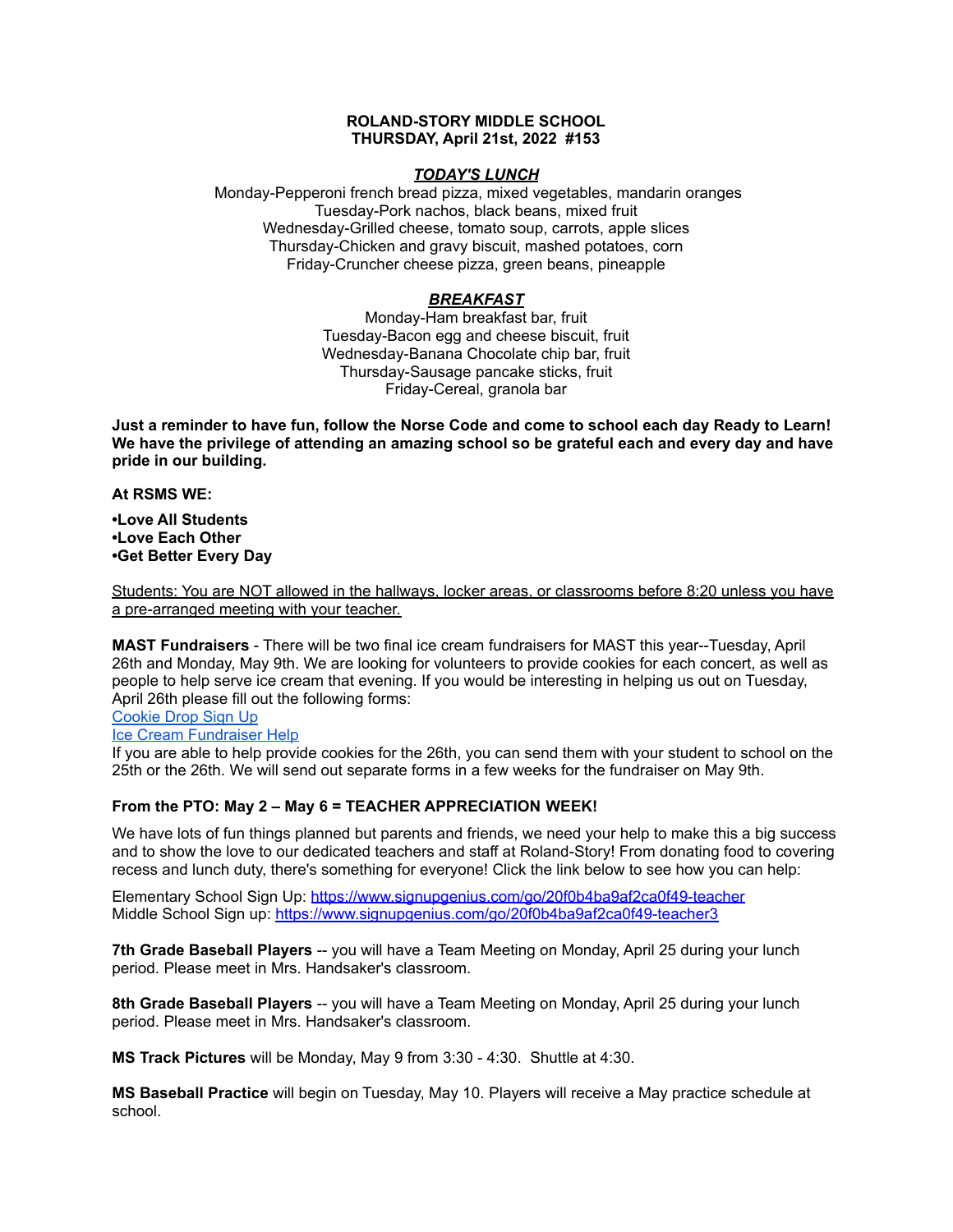**MS Softball Practice** will begin on Tuesday, May 10 at the MS field. Practice is from 3:30 - 5:15. Shuttle @ 5:25.

**Attention Parents! ISASP testing is right around the corner.** Elementary and high school will be testing the week of April 18th. Middle school will be testing the week of April 25th. Information about test security and procedures can be found in the District [Assessment](https://rolandstory.school/media/Michelle%20Soderstrum/RSCSD_District_Assessment_Poli%20-%20Copy%203.pdf) Policy and Procedures Handbook located on the district website. **In addition, due to ISASP testing, we are going to give students a** little more time to sleep in and be more rested for the week. We will not hold ANY activities in the **mornings from April 25th through April 29th including Premier. Early morning activities may resume on Monday, May 2nd.**

Hey students! If you are at least 14 years old (or will be by the end of this May), Riverside bible camp has an awesome opportunity this summer for you to work on their hospitality team. If you are interested in knowing more about this program, please contact their director, **Cheri Hennager,** by email at cheri@riversidelbc.org or on their website at [www.riversidelbc.org.](http://www.riversidelbc.org/)

**7 th and 8 th Grade Roland Rural Bus Room** please report to Mrs. Alonzo's room at 3:30.

**RSMS to offer "Skip the Trip" Iowa DOT instruction permit knowledge tests** Do you have a student who is ready to take the operator knowledge test to get an Iowa instruction permit to drive? RSMS is now offering the test right here at school as part of the Iowa Department of Transportation's "Skip the Trip" program. In partnering with the Iowa DOT, RSMS can save families time, cost, and the hassle of making a trip to a driver's license service center for testing. Students will be able to take the web-based test in a more familiar environment that works to reduce test anxiety and increase success rates. Tests are overseen by trained school staff to assure the integrity of test results. To be eligible to take the remote knowledge test, your student must be age 14 or older and not currently hold an Iowa instruction permit. Students that have turned 14 prior to the testing date must sign up in the office and have permission given from their parent by either email or phone. Students will have the opportunity to test on the second Tuesday of each month. "Skip the Trip" allows students to take their initial test at school as the first step in getting your student to be a confident driver. Once a student has successfully passed the test, the student will receive an email verifying a successful test. The student brings a copy of the email to the driver's license service center along with the other required documentation that will prove their identity to be issued their instruction permit. Service center staff will verify passing test result emails with Iowa DOT records. Visit [www.iowadot.gov/mvd/realid/success.asp](http://www.iowadot.gov/mvd/realid/success.asp) to determine what documentation to bring with you to receive your student's permit. To prepare for a successful knowledge test, students should study the Iowa Driver's Manual and online practice test, both available at: <https://iowadot.gov/mvd/driverslicense/manuals-and-practice-tests>.

#### **R-S MS PRACTICE / SHUTTLE SCHEDULE BOYS & GIRLS TRACK**

**APRIL 18 - APRIL 22**

**EARLY TRACK SHUTTLE @ 5:10 -- GIRLS LATE TRACK SHUTTLE @ 5:30 -- BOYS**

**THURSDAY, APRIL 21 – One Shuttle @ 5:30 GIRLS TRACK** @ Nevada @ 4:30 Dismiss @ 3:10 / Bus @ 3:20 **BOYS TRACK -**- 3:30 - 5:15

**FRIDAY, APRIL 22 – No Practice Shuttle BOYS TRACK** @ Roland-Story HS Track @ 4:30